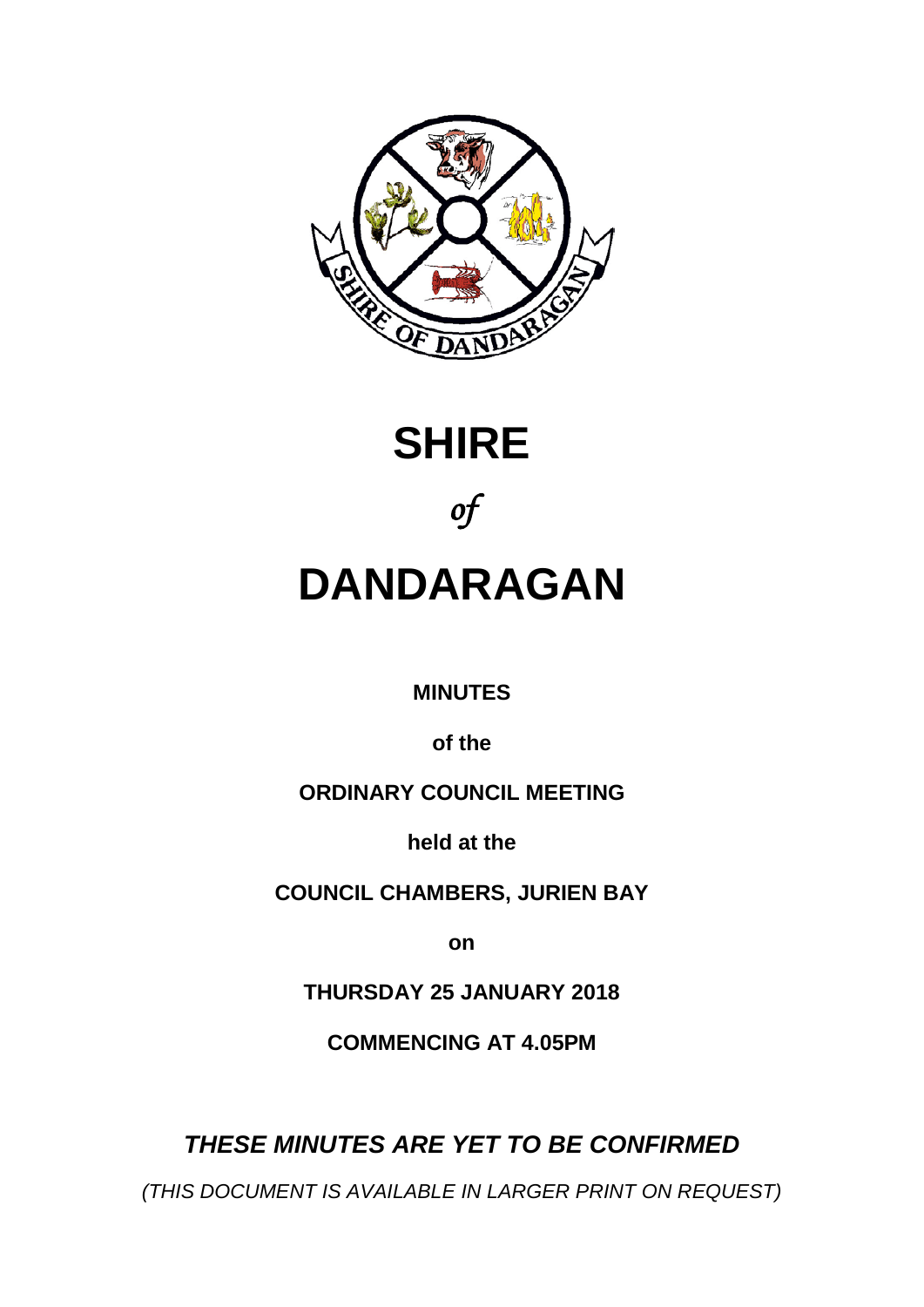# **Table of Contents**

| $\mathbf 1$    | DECLARATION OF OPENING / ANNOUNCEMENT OF VISITORS  1  |                                                                |                                                                                                             |  |  |  |  |
|----------------|-------------------------------------------------------|----------------------------------------------------------------|-------------------------------------------------------------------------------------------------------------|--|--|--|--|
|                | 1.1                                                   |                                                                |                                                                                                             |  |  |  |  |
|                | 1.2                                                   |                                                                |                                                                                                             |  |  |  |  |
| $\overline{2}$ |                                                       | RECORD OF ATTENDANCE / APOLOGIES / APPROVED LEAVE OF ABSENCE 1 |                                                                                                             |  |  |  |  |
| 3              |                                                       | RESPONSE TO PREVIOUS PUBLIC QUESTIONS TAKEN ON NOTICE 2        |                                                                                                             |  |  |  |  |
| 4              |                                                       |                                                                |                                                                                                             |  |  |  |  |
| 5              |                                                       |                                                                |                                                                                                             |  |  |  |  |
| 6              |                                                       |                                                                |                                                                                                             |  |  |  |  |
|                | 6.1                                                   |                                                                | MINUTES OF THE ORDINARY COUNCIL MEETING HELD 21 DECEMBER 2017 2                                             |  |  |  |  |
| $\overline{7}$ | NOTICES AND ANNOUNCEMENTS BY PRESIDING MEMBER WITHOUT |                                                                |                                                                                                             |  |  |  |  |
| 8              |                                                       | PETITIONS / DEPUTATIONS / PRESENTATIONS / SUBMISSIONS 3        |                                                                                                             |  |  |  |  |
| 9              |                                                       |                                                                |                                                                                                             |  |  |  |  |
|                | 9.1                                                   |                                                                |                                                                                                             |  |  |  |  |
|                |                                                       | 9.1.1                                                          |                                                                                                             |  |  |  |  |
|                |                                                       | 9.1.2                                                          | FINANCIAL STATEMENTS - MONTHLY REPORTING FOR THE PERIOD                                                     |  |  |  |  |
|                | 9.2                                                   |                                                                |                                                                                                             |  |  |  |  |
|                |                                                       | 9.2.1                                                          | SHIRE OF DANDARAGAN PANEL OF PRE-QUALIFIED SUPPLIERS                                                        |  |  |  |  |
|                | 9.3                                                   |                                                                |                                                                                                             |  |  |  |  |
|                |                                                       | 9.3.1                                                          |                                                                                                             |  |  |  |  |
|                |                                                       | 9.3.2                                                          |                                                                                                             |  |  |  |  |
|                | 9.4                                                   |                                                                |                                                                                                             |  |  |  |  |
|                |                                                       |                                                                | 9.4.1 REQUEST FOR AMENDMENTS TO PLANNING APPROVAL - YANDIN                                                  |  |  |  |  |
|                |                                                       | 9.4.2                                                          | PROPOSED 60 METRE GUYED MAST AND ASSOCIATED EQUIPMENT -                                                     |  |  |  |  |
|                |                                                       | 9.4.3                                                          | WESTERN AUSTRALIAN PLANNING COMMISSION (WAPC) - PROPOSED<br>SUBDIVISION OF LOT 3751 MUNBINEA ROAD NAMBUNG43 |  |  |  |  |
|                | 9.5                                                   |                                                                |                                                                                                             |  |  |  |  |
|                |                                                       | 9.5.1                                                          | SHIRE OF DANDARAGAN - DECEMBER 2017 COUNCIL STATUS                                                          |  |  |  |  |
|                |                                                       | 9.5.2                                                          | SHIRE OF DANDARAGAN - BUILDING STATISTICS - DECEMBER 2017 47                                                |  |  |  |  |
|                |                                                       | 9.5.3                                                          | SHIRE OF DANDARAGAN - PLANNING STATISTICS - DECEMBER 201747                                                 |  |  |  |  |
|                |                                                       | 9.5.4                                                          |                                                                                                             |  |  |  |  |
|                |                                                       | 9.5.5                                                          | SHIRE OF CHITTERING - COUNCIL REPRESENTATIVE ON NORTHERN                                                    |  |  |  |  |
|                |                                                       | 9.5.6                                                          | JURIEN BAY DISTRICT HIGH SCHOOL - PRESENTATION AWARDS 201747                                                |  |  |  |  |
|                |                                                       | 9.5.7                                                          |                                                                                                             |  |  |  |  |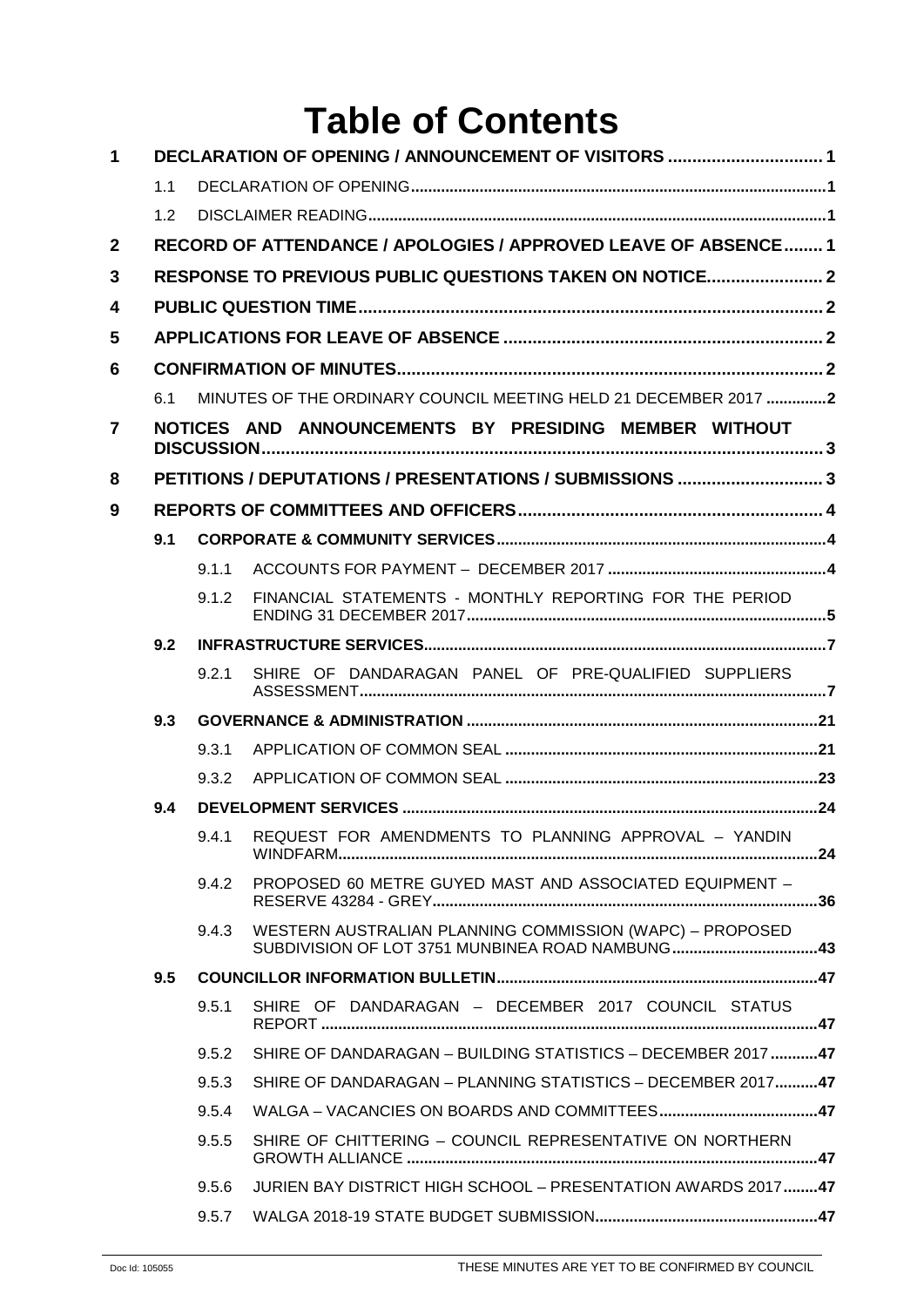|    | 9.5.8 | BADGINGARRA PRIMARY SCHOOL - PRESENTATION AWARDS 2017 47                |  |
|----|-------|-------------------------------------------------------------------------|--|
|    | 9.5.9 | AUSTRALIAN LOCAL GOVERNMENT ASSOCIATION - 2018 AUSTRALIA'S              |  |
|    |       | 9.5.10 LAURIE GRAHAM MLC - BEACH EMERGENCY NUMBERS SIGNAGE 48           |  |
|    |       | 9.5.11 DEPARTMENT OF THE PRIME MINISTER AND CABINET48                   |  |
|    |       | 9.5.12 HEALTHWAY - SPRAY THE GREY YOUTH FESTIVAL 2018 48                |  |
|    |       | 9.5.13 STATE LIBRARY OF WA - MID-WEST REGION ACTIVITY PLAN 2017-1849    |  |
|    |       | 9.5.14 HON MARTIN ALDRIDGE MLC - ENEWS DECEMBER 2017 49                 |  |
|    |       | 9.5.15 D BROWN - CHANGE OF AUSTRALIA DAY 26 JANUARY - A NEW             |  |
|    |       | 9.5.16 WALGA - CONSULTATION WITH MEMBERS - THIRD PARTY APPEAL           |  |
|    |       |                                                                         |  |
|    |       |                                                                         |  |
|    |       | 9.5.19 LANDCORP - PROPOSED RESIDENTIAL SUBDIVISION - RESERVE 3074       |  |
|    |       | 9.5.20 HON DAVID TEMPLEMAN MLA - COUNTRY LOCAL GOVERNMENT FUND          |  |
| 10 |       | NEW BUSINESS OF AN URGENT NATURE - INTRODUCED BY RESOLUTION             |  |
|    |       |                                                                         |  |
|    |       |                                                                         |  |
| 11 |       | <b>CONFIDENTIAL ITEMS FOR WHICH MEETING IS CLOSED TO THE PUBLIC  53</b> |  |
| 12 |       | ELECTED MEMBERS MOTIONS OF WHICH PREVIOUS NOTICE HAS BEEN               |  |
| 13 |       |                                                                         |  |
|    |       |                                                                         |  |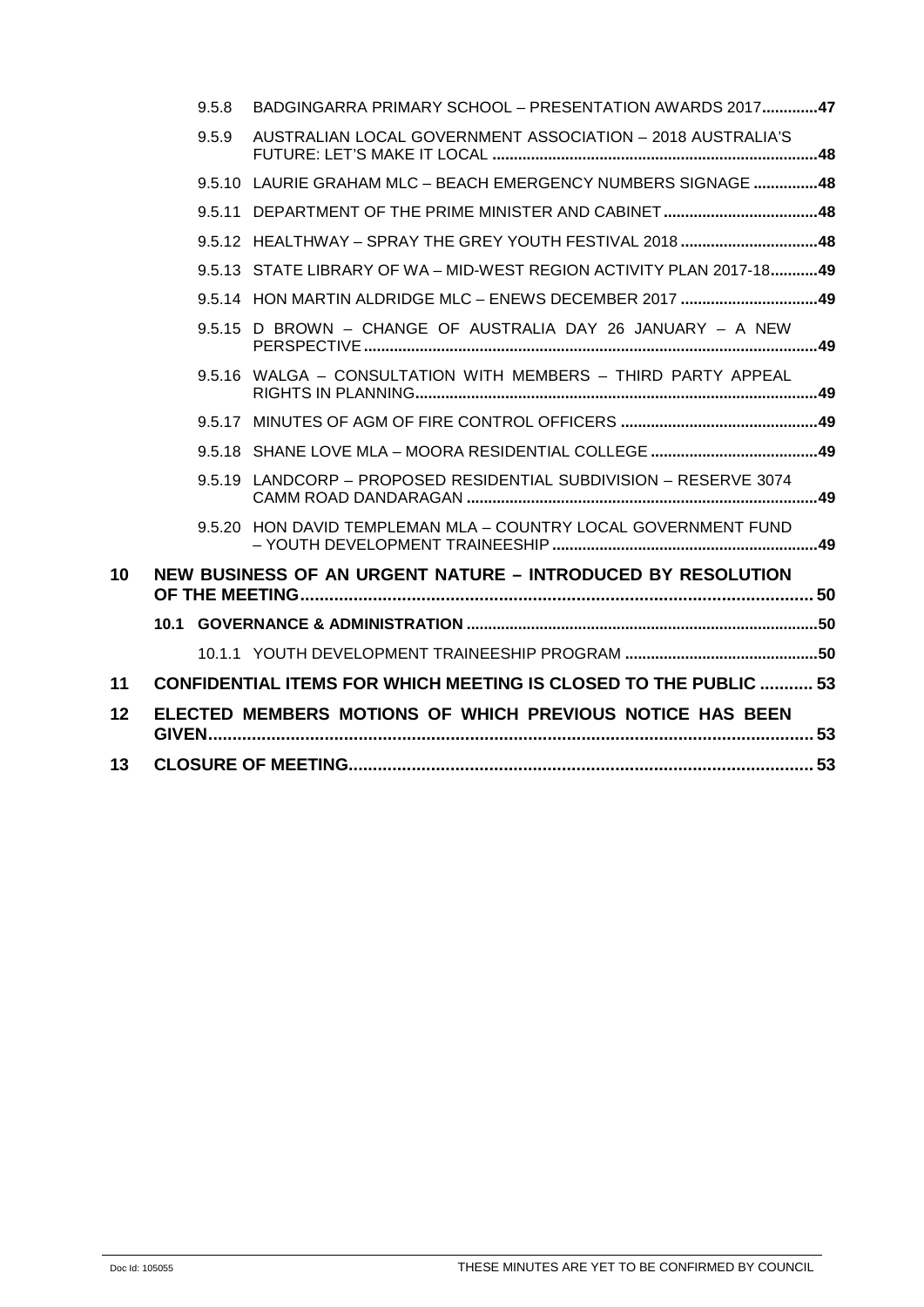#### <span id="page-3-1"></span><span id="page-3-0"></span>**1 DECLARATION OF OPENING / ANNOUNCEMENT OF VISITORS**

#### **1.1 DECLARATION OF OPENING**

The Acting Chief Executive Officer declared the meeting open at 4.05pm and welcomed those present.

#### <span id="page-3-2"></span>**1.2 DISCLAIMER READING**

The disclaimer was read aloud as there were 9 members of the public present.

*"No responsibility whatsoever is implied or accepted by the Shire of Dandaragan for any act, omission, statement or intimation occurring during this meeting.*

*It is strongly advised that persons do not act on what is heard, and should only rely on written confirmation of Council's decision, which will be provided within fourteen (14) days."*

# <span id="page-3-3"></span>**2 RECORD OF ATTENDANCE / APOLOGIES / APPROVED LEAVE OF ABSENCE**

#### **Members**

Councillor L Holmes<br>
Councillor P Scharf<br>
Councillor P Scharf

Councillor Councillor P Scharf

Councillor P Scharf

Councillor B Scharf

Councillor C Scharf

Councillor B Scharf

Councillor B Scharf Councillor W Gibson Councillor K McGlew Councillor D Richardson Councillor R Shanhun Councillor A Eyre Councillor J Clarke

(Deputy President)

**Staff**<br>Mr S Clavton

(Acting Chief Executive Officer) Mr G Yandle **(Executive Manager Infrastructure)** Mr D Chidlow (Executive Manager Development Services) Ms R Headland **Manufather (Council Secretary & PA)** Mr R Mackay (Planning Officer) Ms M Perkins (Community Development Officer) Mrs J Rouse **Mrs** J Rouse **CONSERVING CONSERVING** (Executive Secretary)

#### **Apologies**

Councillor D Slyns

#### **Approved Leave of Absence**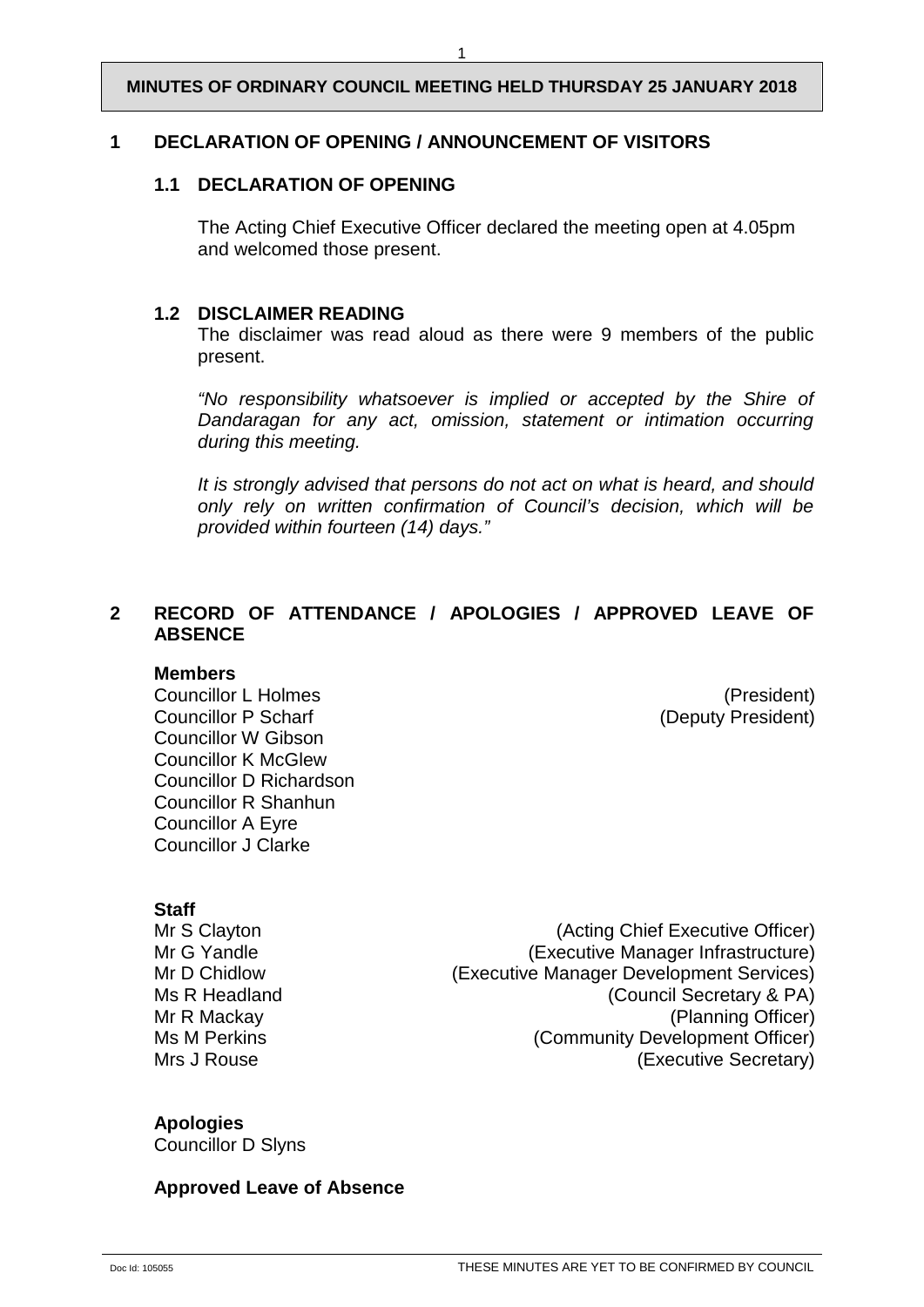#### **Observers**

Mr Mike Sheppard, Mr Tim Bailey, Mr Wilfred Wimmler, Mrs Renate Wimmler, Mr Hamish Longbottom, Mr Andrew McBain, Mr Ben Purcell, Mr Russell Slaughter, Mr Richard Barker

### <span id="page-4-0"></span>**3 RESPONSE TO PREVIOUS PUBLIC QUESTIONS TAKEN ON NOTICE**

Nil

#### <span id="page-4-1"></span>**4 PUBLIC QUESTION TIME**

Mr Mike Sheppard asked that in view of recent reports that Senator Richard Di Natale contacting all Local Government Councils in order to push for a change of date for Australia Day

- Has Senator Di Natale or the Greens contacted this Shire?
- If so, what was this Council's reply?
- If not, what is this Council's position regarding Australia Day remaining on the 26 January?

*The Acting Chief Executive Officer responded by saying that Council had not received any correspondence from Senate Di Natale or the Greens on the issue and that Council did not have a position on the matter.*

Mr Hamish Longbottom asked would the Shire support the establishment of a community group e.g. "*Friends of Turquoise Coast"* who's activities would include conservation activities along Turquoise Way Path and Hill River Estuary? e.g. brushing, vegetation trimming, weed monitoring, rubbish pick-up.

*The President responded by saying that Council thought that this would be a great idea and Council would support the forming of such group and asked Mr Longbottom is he would head this committee.*

Mr Tim Bailey asked about having the star pickets removed from around the trees at the Jurien Bay Cemetery,

*The Executive Manager Infrastructure advised that he would have the Parks and Gardens crew remove them.*

# <span id="page-4-2"></span>**5 APPLICATIONS FOR LEAVE OF ABSENCE**

Nil

#### <span id="page-4-4"></span><span id="page-4-3"></span>**6 CONFIRMATION OF MINUTES**

# **6.1 MINUTES OF THE ORDINARY COUNCIL MEETING HELD 21 DECEMBER 2017**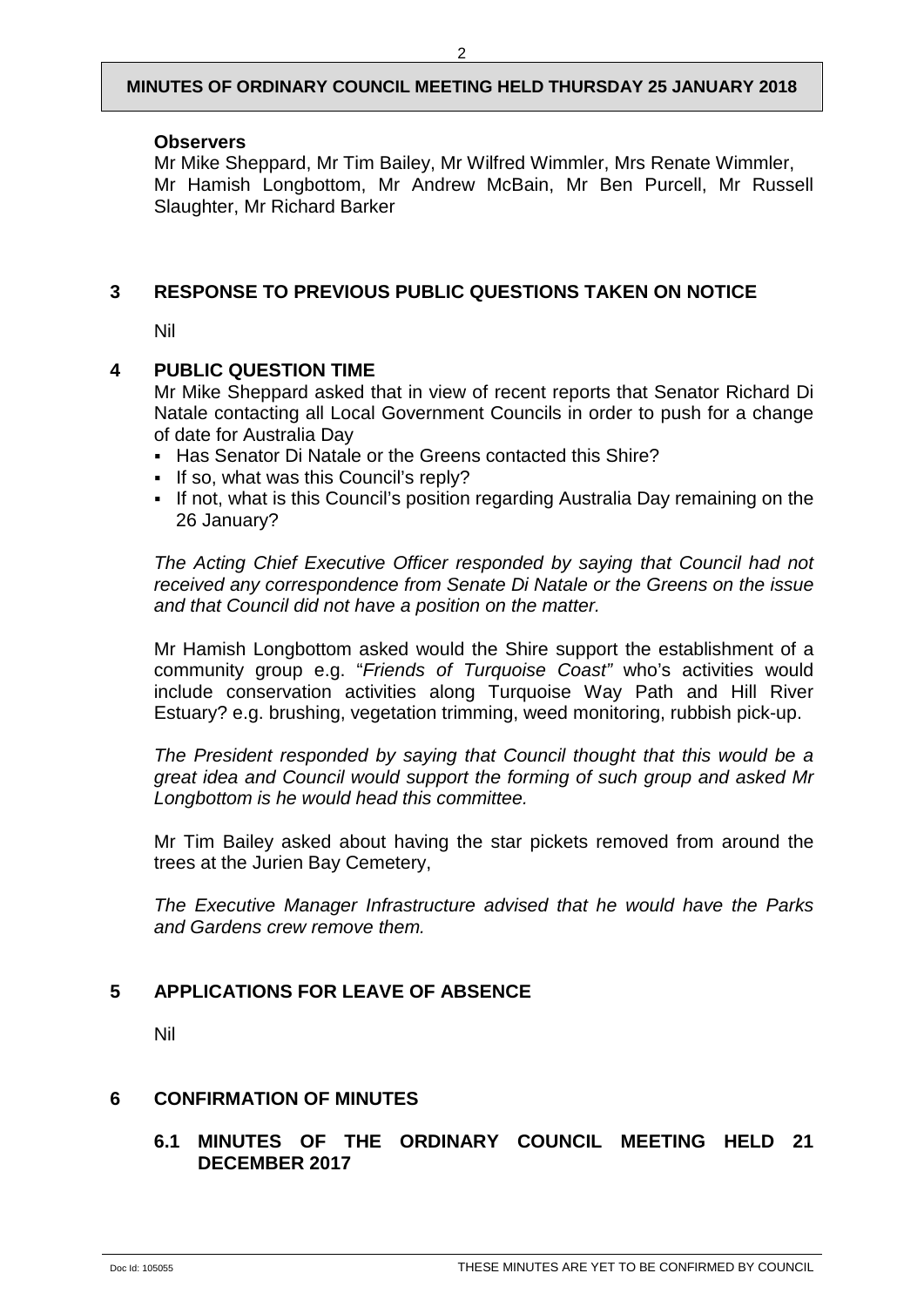**COUNCIL DECISION Moved Cr Shanhun, seconded Cr Eyre That the minutes of the Ordinary Meeting of Council held 21 December 2017 be confirmed.** 

**CARRIED 8 / 0** 

# <span id="page-5-0"></span>**7 NOTICES AND ANNOUNCEMENTS BY PRESIDING MEMBER WITHOUT DISCUSSION**

Nil

# <span id="page-5-1"></span>**8 PETITIONS / DEPUTATIONS / PRESENTATIONS / SUBMISSIONS**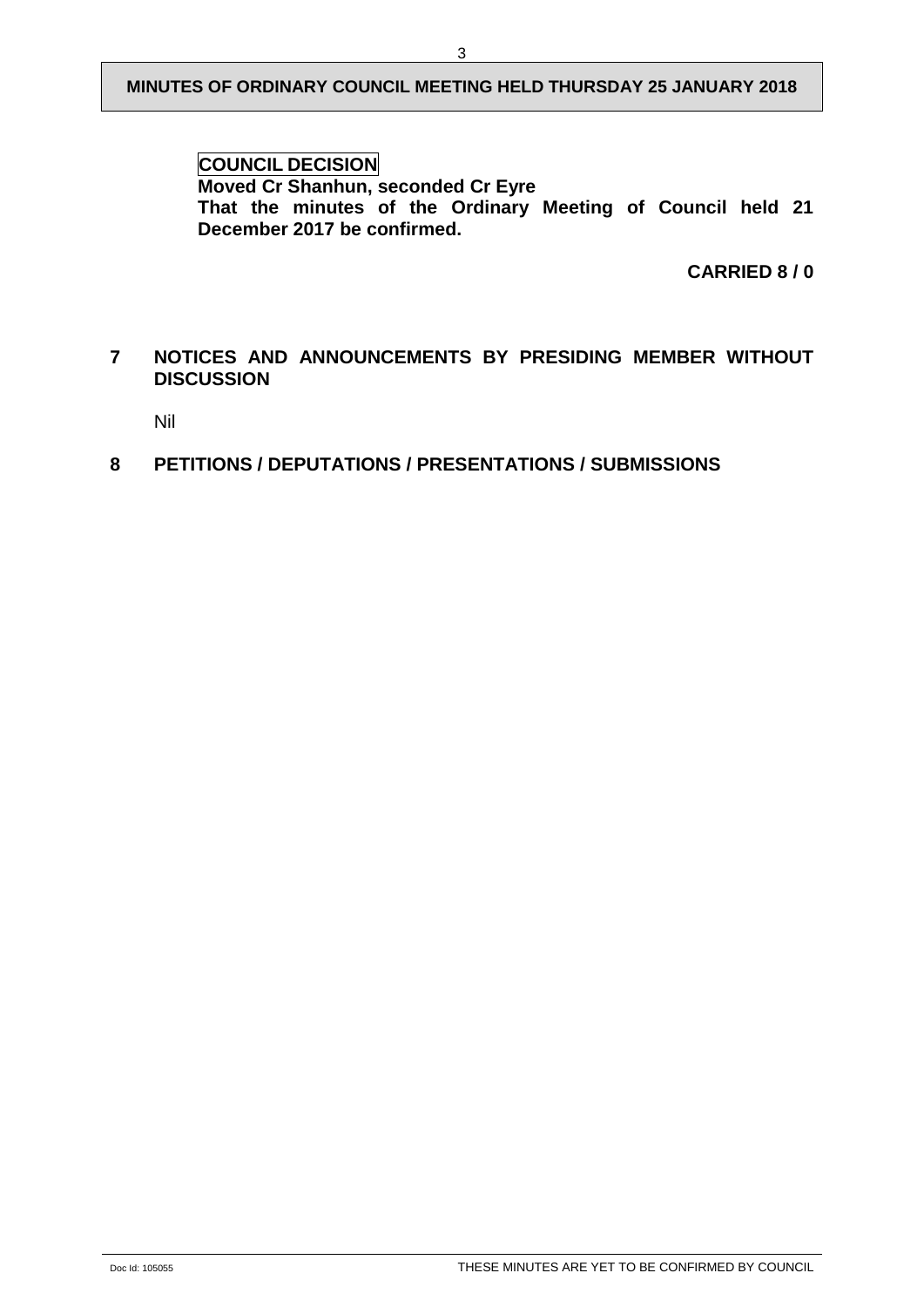# <span id="page-6-1"></span><span id="page-6-0"></span>**9 REPORTS OF COMMITTEES AND OFFICERS**

# <span id="page-6-2"></span>**9.1 CORPORATE & COMMUNITY SERVICES**

# **9.1.1 ACCOUNTS FOR PAYMENT – DECEMBER 2017**<br>Shire of Dandaragan

Applicant:<br>Folder Path:

Disclosure of Interest:<br>Date: Date: 12 January 2018<br>
Senior Officer: 12 Scott Clavton. Accord Signature of Senior Officer:

Shire of Dandaragan<br>N/A Business Classification Scheme / Financial Management / Creditors / Expenditure<br>None Scott Clayton, Acting Chief Executive Officer

Odayte

PROPOSAL

To accept the cheque, EFT and direct debit listing for the month of December 2017.

#### BACKGROUND

As part of the Local Government Act 1995, Financial Management Regulations 1996, a list of expenditure payments is required to be presented to Council.

#### COMMENT

The cheque, electronic funds transfer (EFT) and direct debit payments for December 2017 totalled \$1,303,593.43 for the Municipal Fund.

Should Councillors wish to raise any issues relating to the December 2017 Accounts for payment, please do not hesitate to contact the Acting Chief Executive Officer prior to the Council Meeting, in order that research can be undertaken and details provided either at the time of the query or at the meeting.

# **CONSULTATION**

Acting Chief Executive Officer

#### STATUTORY ENVIRONMENT

 Regulation 13 of the Local Government Financial Management Regulations 1997.

#### POLICY IMPLICATIONS

There are no policy implications relevant to this item.

FINANCIAL IMPLICATIONS

There are no adverse trends to report at this time.

#### STRATEGIC IMPLICATIONS

2016 – 2026 Strategic Community Plan

*Goal 5: Proactive and leading local government* 

Doc Id: 105055 CONFIRMED BY COUNCIL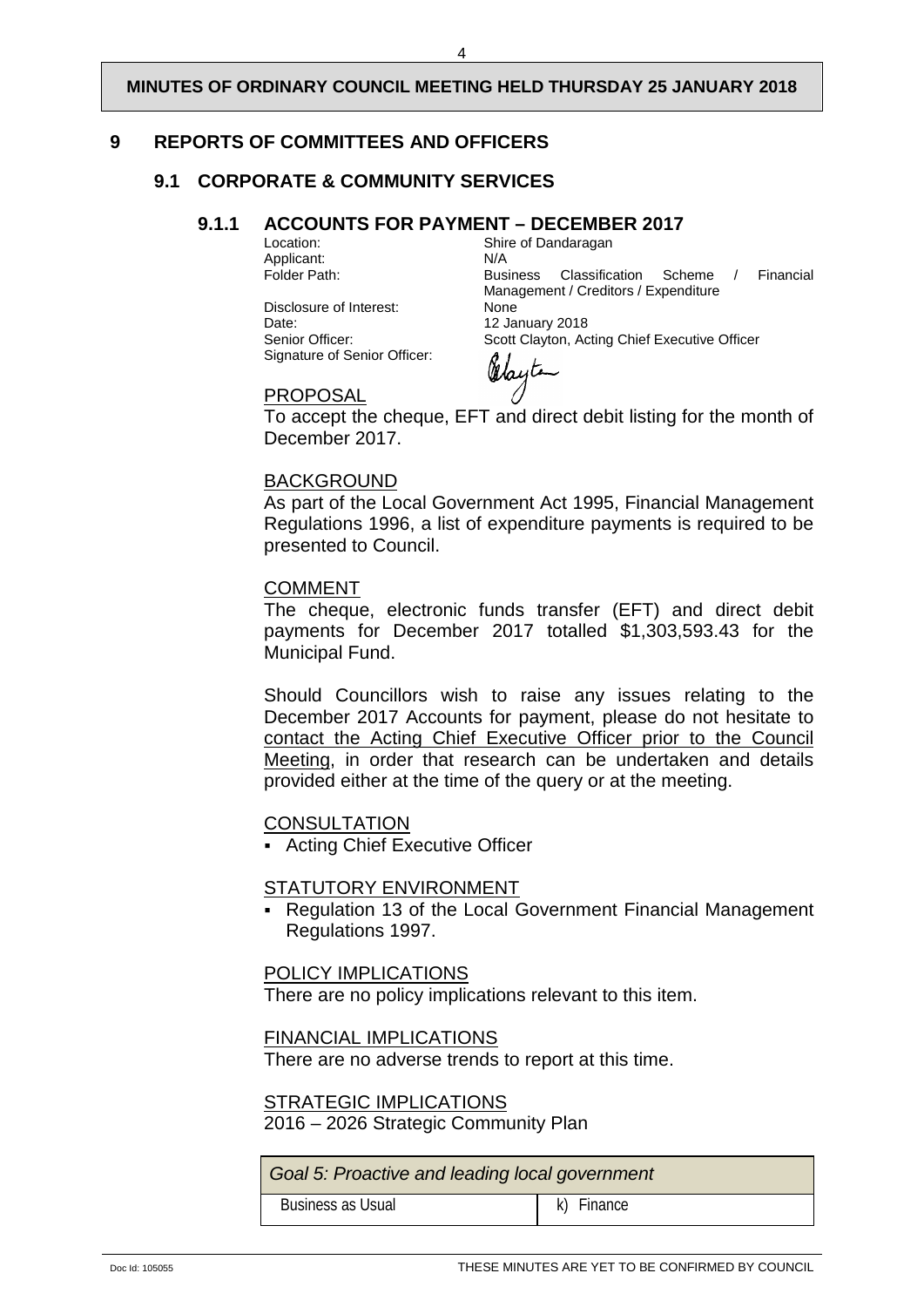#### ATTACHMENTS

Circulated with the agenda are the following items relevant to this report:

 Cheque, EFT and direct debit listings for December 2017 (Doc Id: 104735)

*(Marked 9.1.1)*

VOTING REQUIREMENT

Simple Majority

#### **OFFICER RECOMMENDATION / COUNCIL DECISION Moved Cr Eyre, seconded Cr Scharf**

**That the Municipal Fund cheque and EFT listing for the period ending 31 December 2017 totalling \$1,303,593.43 for the Municipal Fund be accepted.**

**CARRIED 8 / 0** 

#### <span id="page-7-0"></span>**9.1.2 FINANCIAL STATEMENTS - MONTHLY REPORTING FOR THE PERIOD ENDING 31 DECEMBER 2017**

Applicant: N/A<br>Folder Bus

Location: Shire of Dandaragan

Business Classification Scheme / Financial Management / Financial Reporting / Periodic Reports<br>None

Scott Clayton, Acting Chief Executive Officer

Disclosure of Interest:<br>Date: Date: 15 January 2018<br>
Senior Officer: 15 Scott Clayton, Ac Signature of Senior Officer:

Wayte

PROPOSAL

To table and adopt the monthly financial statements for the period ending 31 December 2017

#### BACKGROUND

As part of the Local Government Act 1995 and Financial Management Regulations (1996), monthly financial statements are required to be presented to Council. Circulated are the monthly financial statements for the period ending 31 December 2017.

#### COMMENT

Regulation 34 of the Financial Management Regulations (1996) requires the following information to be provided to Council:

#### *1. Net Current Assets*

Council's Net Current Assets [i.e. surplus / (deficit)] position as at the 31 December 2017 was \$6,582,671. The composition of this equates to Current Assets minus Current Liabilities less Cash Assets that have restrictions on their use placed on them, in this case Reserves and Restricted Assets. The current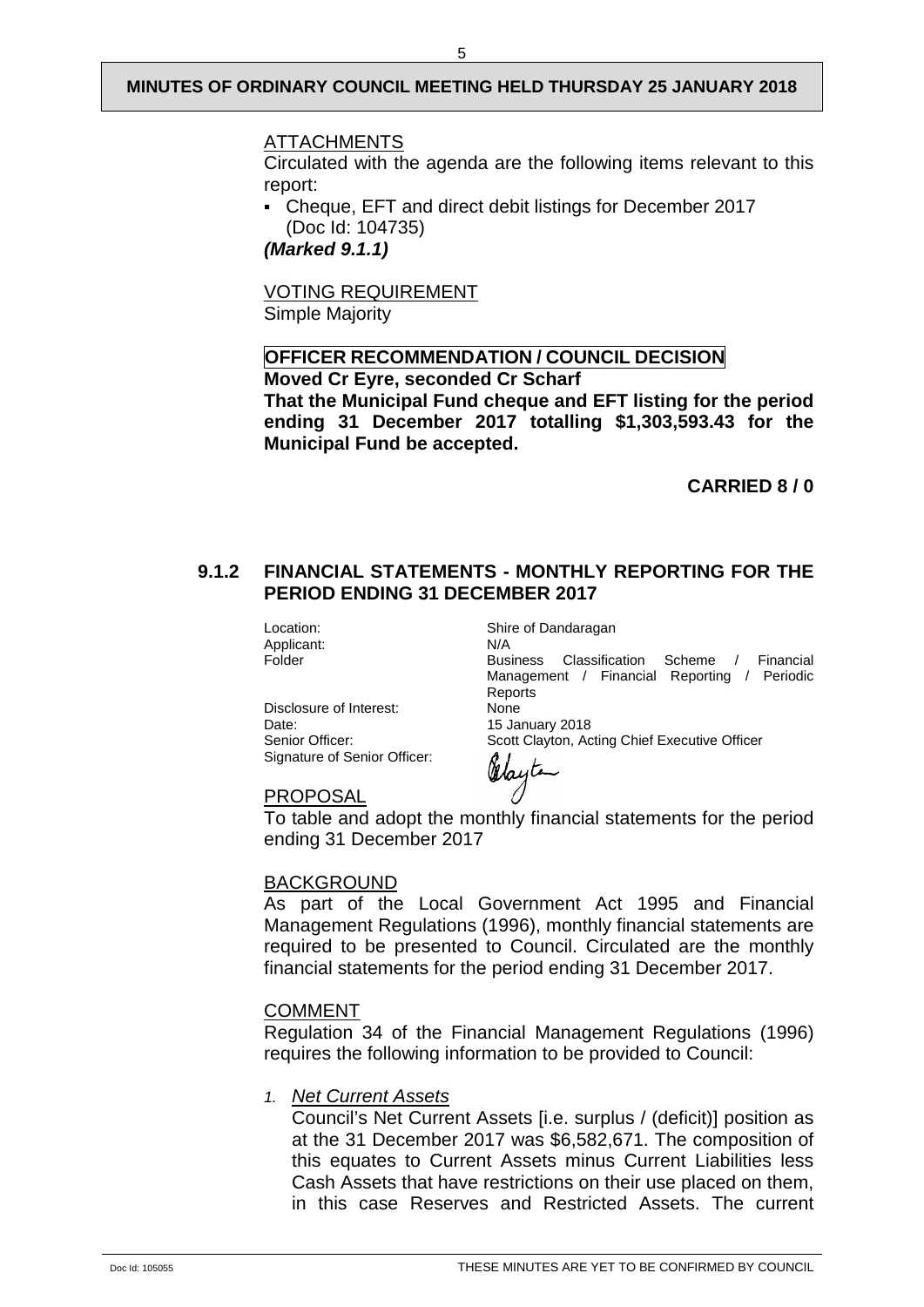6

The Net Current Asset position is reflected on page 8 and reconciled with the Statement of Financial Activity on page 1 of the financial statements.

The amount raised from rates, shown on the Statement of Financial Activity (page 1), reconciles with note 6 (page 9) of the financial statements and provides information to Council on the budget vs actual rates raised.

# *2. Material Variances*

During budget adoption a 10 percent and \$10,000 threshold for these variances to be reported was set.

Note 14 of the attached report details any significant variances.

Should Councillors wish to raise any issues relating to the 31 December 2017 financial statements, please do not hesitate to contact the Acting Chief Executive Officer prior to the Council Meeting in order that research can be undertaken and details provided either at the time of the query or at the meeting.

# **CONSULTATION**

Acting Chief Executive Officer

# STATUTORY ENVIRONMENT

 Regulation 34 of the Local Government Financial Management Regulations (1996)

# POLICY IMPLICATIONS

There are no policy implications relevant to this item.

# FINANCIAL IMPLICATIONS

There are no adverse trends to report at this time.

# STRATEGIC IMPLICATIONS

2016 – 2026 Strategic Community Plan

| Goal 5: Proactive and leading local government |            |  |  |  |
|------------------------------------------------|------------|--|--|--|
| Business as Usual                              | k) Finance |  |  |  |

# ATTACHMENTS

Circulated with the agenda is the following item relevant to this report:

 Financial statements for the period ending 31 December 2017 (Doc Id: 104765)

*(Marked 9.1.2)*

VOTING REQUIREMENT Simple Majority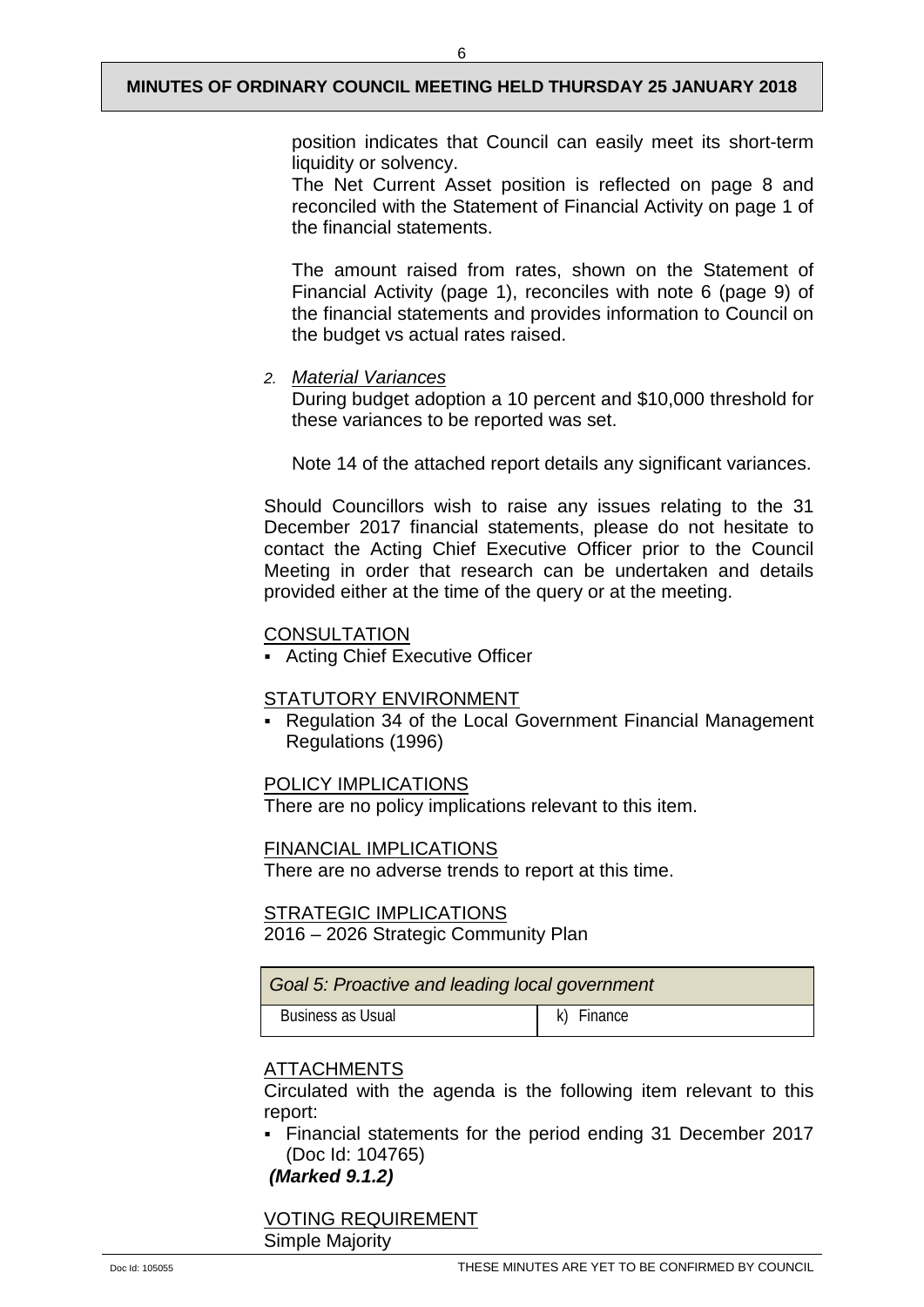# **OFFICER RECOMMENDATION / COUNCIL DECISION Moved Cr Richardson, seconded Cr Shanhun That the monthly financial statements for the period 31 December 2017 be adopted.**

# **CARRIED 8 / 0**

*Cr Clarke declared a financial interest in Item 9.2.1 being one of the tenders and left the Chamber at 4.12pm.* 

#### <span id="page-9-1"></span><span id="page-9-0"></span>**9.2 INFRASTRUCTURE SERVICES**

#### **9.2.1 SHIRE OF DANDARAGAN PANEL OF PRE-QUALIFIED SUPPLIERS ASSESSMENT**

Applicant:<br>Folder Path:

Disclosure of Interest: Nil<br>Date: 16 Date: 16 January 2018<br>Author: 16 January 2018<br>Garrick Yandle, E Signature of Author:

Signature of Senior Officer:

Location: Whole of Shire<br>Applicant: Numerous Business Classification Scheme / Corporate Management / Tendering / Tender Evaluations Garrick Yandle, Executive Manager Infrastructure  $\sqrt{ }$ 

Senior Officer: Scott Clayton, Acting Chief Executive Officer

#### PROPOSAL

That Council consider the assessment recommendations of the Request for Applications for the Shire of Dandaragan Panel of Pre-qualified Suppliers following the advertised process undertaken in October and November 2017.

Olayta

#### BACKGROUND

In 2013 the Shire of Dandaragan conducted a tender process to establish a panel for the "Supply of various goods and services and plant hire". This panel contract was for a period of 2 years and allowed Shire officers to procure a range of goods and services from a list of suppliers, predominantly local, without the necessity to undertake an exhaustive procurement process each time regular goods or services were required. This panel expired in 2015.

In September 2015 amendments were made to the Local Government (Functions and General) Regulations 1996, Part 4 - *Provision of goods and services*, Division 3 - *Panels of pre-qualified suppliers.* This provided further clarity to local government authorities regarding how to set up pre-qualified supplier panels. Since this amendment was introduced Shire officers have received ongoing advice from both the Department of Local Government, Sport and Cultural Industries (the Department or DLGCI) as well as staff from Western Australian Local Government Association (WALGA) in an effort to ensure the Shire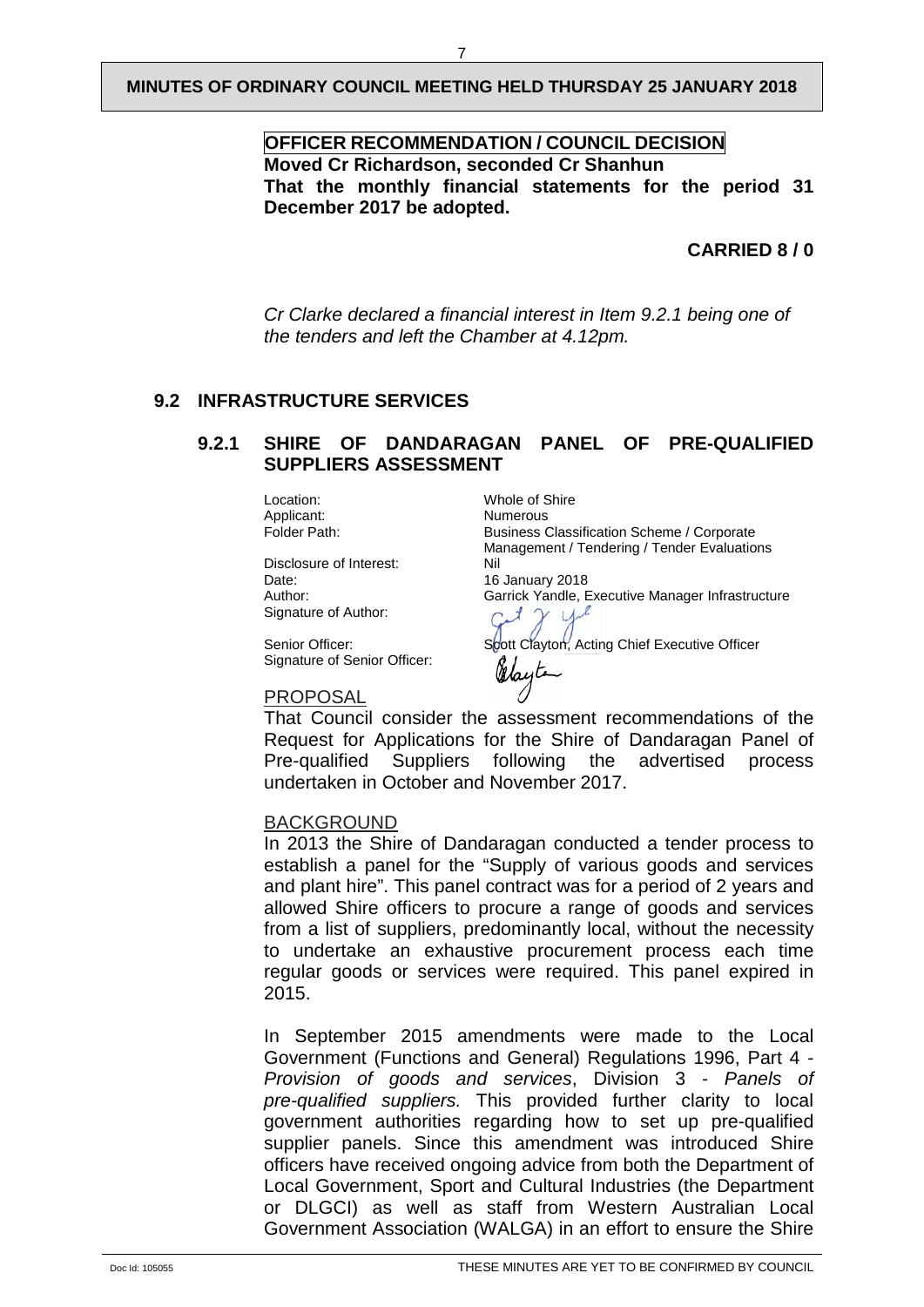of Dandaragan's procurement process for establishing a new Prequalified Supplier Panel is undertaken in accordance with the requirements of the Local Government (Functions and General) Regulations 1996, Part 4 - *Provision of goods and services*, Division 3 - *Panels of pre-qualified suppliers*.

Key aspects of the feedback from these parties indicated Shire officers that following was required as part of the procurement documentation and advertising process:

- The procurement process of Pre-qualified Supplier Panels should be run as a Request for Application (RFA) as opposed to a Request for Tender (RFT).
- Council should update their Purchasing Policy such that it outlines how the Pre-qualified Supplier Panel will operate within Council's overall procurement processes in accordance with Local Government (Functions and General) Regulations 1996, Part 4 - *Provision of goods and services*, Division 3 - *Panels of pre-qualified suppliers*.
- The Request for Application documentation is to outline key aspects of the panel including:
	- Scope of services required and specifications where relevant.
	- An indicative number of minimum and maximum panel members.
	- Indicative spending amounts of Council regarding services being sought.
	- Proposed length of panel contract.
	- Details of panel membership.
	- Details of the operation of the panel.
	- Details regarding exclusivity of the panel.
	- Outline there will be no guarantee that it will purchase goods and services from the pre-qualified suppliers on the panel.

# COMMENT

Shire officers initially advertised the process in August 2017 as a Request for Tender. Further advice during this process indicated that the RFT documentation process was not appropriate and that Council's Purchasing Policy was inadequate to appropriately meet the requirements of Local Government (Functions and General) Regulations 1996, Part 4 - *Provision of goods and services*, Division 3 - *Panels of pre-qualified suppliers.*

Shire officers withdrew the RFT prior to the closing date for applications and sought further advice from the Department and WALGA as to what was required to adequate update the relevant documentation.

Council's *Purchasing Policy and Tender Guide* (Doc Id; 97141) was updated and presented to the August 2017 Council Meeting and endorsed by Council.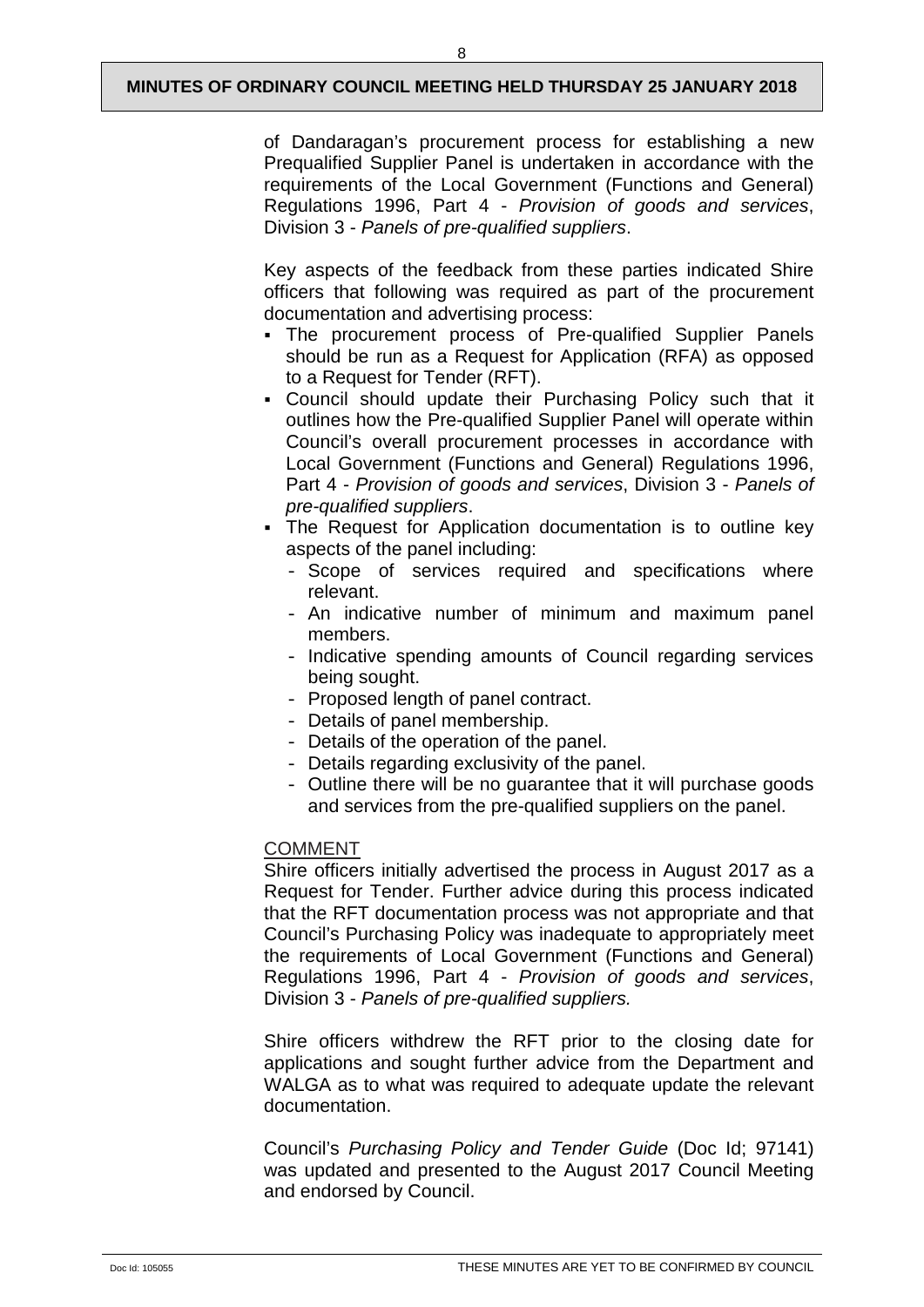Shire officers revised the procurement documentation to *Request for Application* and this was advertised as follows:

- Opening Date: Saturday 7 October 2017
- Closing Date: Friday 10 November 2017

The scope of services required was advertised across 4 x RFA documents for the following categories and scope or services.

#### **01/17 – Building & Mechanical Services**

- 1. Roofing<br>2. Demoliti
- 2. Demolition Works<br>3. Registered Builder
- 3. Registered Builder<br>4. Carpenter
- 
- 4. Carpenter<br>5. General H 5. General Handyman
- 6. Brick Laying and Paving
- 7. Glazing Works
- 8. Working at Heights Services<br>9. Painting
- **Painting**
- 10. Plumber
- 11. Electrician
- 12. Mechanical Services
- 13. Fabrication and Welding

# **02/17 – Civil Works**

- 1. Engineering Services<br>2. Road Building and Bu
- 2. Road Building and Bulk Earthworks
- 3. Urban Road Construction
- 4. Earthmoving Equipment
- 5. Haulage and Freight
- 6. Road and Street Maintenance
- 7. Provision of earthmoving Equipment at a Fire
- 8. Supply of Bulk Materials

# **03/17 – Technical Services**

- 1. Strategic Community Development Consultancy Services
- 2. Engineering Consultancy Services
- 3. Environmental Consultancy Services<br>4. Asset Management Services
- 4. Asset Management Services
- 5. Architectural Services

# **04/17 – Town Maintenance**

- 1. Vegetation Management
- 2. Turf Management
- 3. Irrigation Services
- 4. Fencing<br>5. Street St
- Street Sweeping
- 6. Drainage Pipe Clearing and Cleaning

The Qualitative Selection Criteria was advertised as follows: